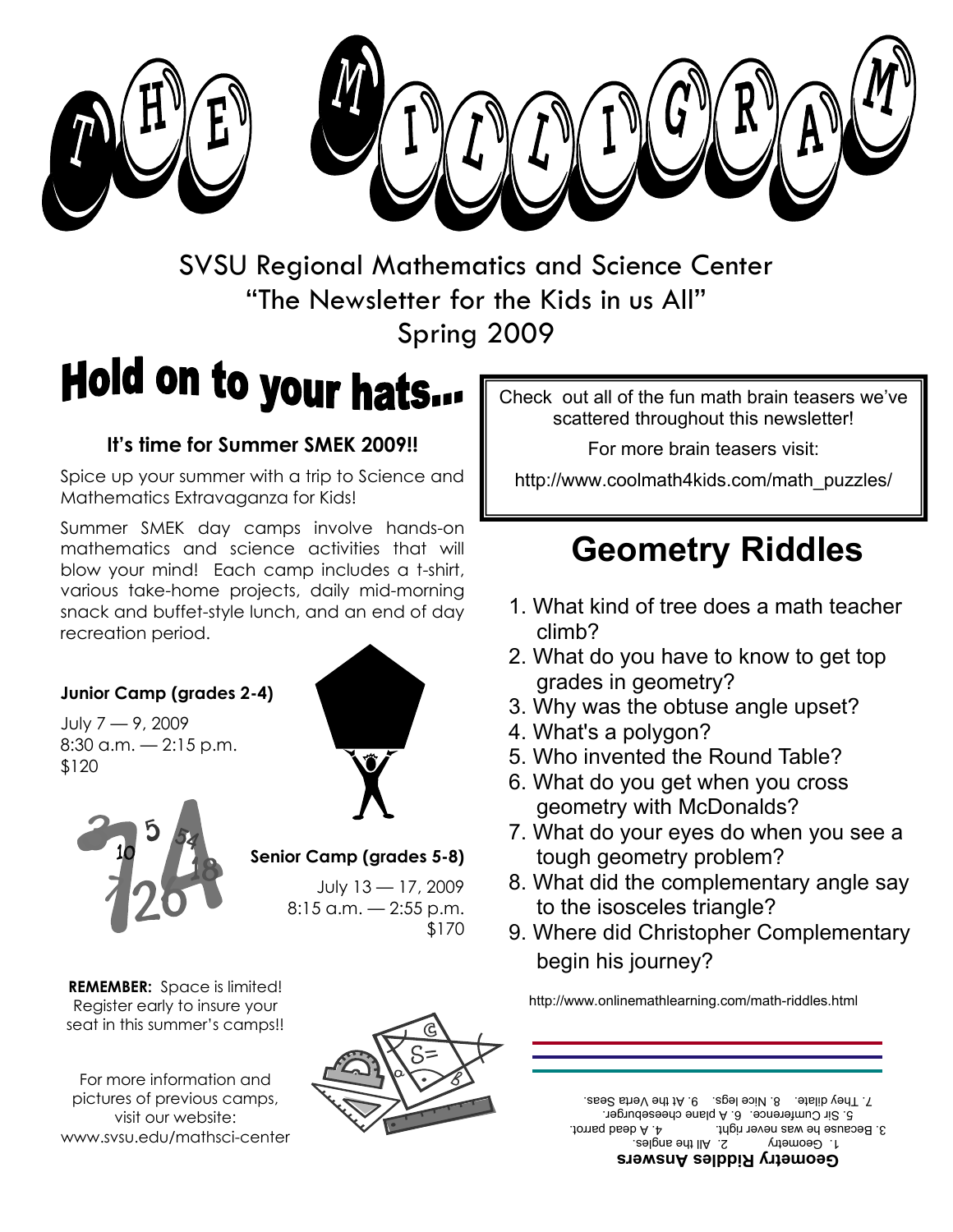### SMEK Saturday 09 Recap

A chilly Saturday did not stop SMEK campers from attending our annual SMEK Saturday 2009. Seventy-four Junior campers and forty-six Senior campers came out for a day of fun science and mathematics learning experiences. The day consisted of making slime, along with homemade ice cream and even frog dissection. A CSI crime scene was investigated, and volcanoes erupted!

**A big thanks to all of the campers who attended SMEK Saturday 2009! We hope to see all of you at Summer SMEK this coming July!** 



.<br>You have to solve this problem by vourself. You can't call tech support?'



the opposite edge of the

look like this.

paper. Your creases should



tangular 2. Fold both top corners to ite side nd open



old the sides in to the er line.

3. Where the diagonal creases meet in the middle, fold the paper backwards, crease well and open.



8. Now fold the same part downwards in half.



4. Hold the paper at the sides, bring these points down the center line. then flatten. The creases should do most of the work here!



**you find?**



**Take a close look at the** 

**following figure...** 

**How many triangles can** 

**You have a 10 inch by 10 inch cube that is made up of little 1 inch by 1 inch cubes...**

**You paint the outside of the big cube red...**

**How many of the little cubes get painted?**

**Total: 100 + 100 + 80 + 80 + 64 + 64 = 488**



1. Start with a rec sheet of paper, wh up. Fold in half a out again.



9. Turn over and yuor frog is 5. Fold the uppermost  $6. F<sub>6</sub>$ finished! To make him jump, triangles up to the top point. cent press down on his back as shown.

http://www.origami-fun.com/support-files/origami-jumping-frog-print.pdf

7. Fold bottom of model

center of the top diamod.

upwards so the end sits in the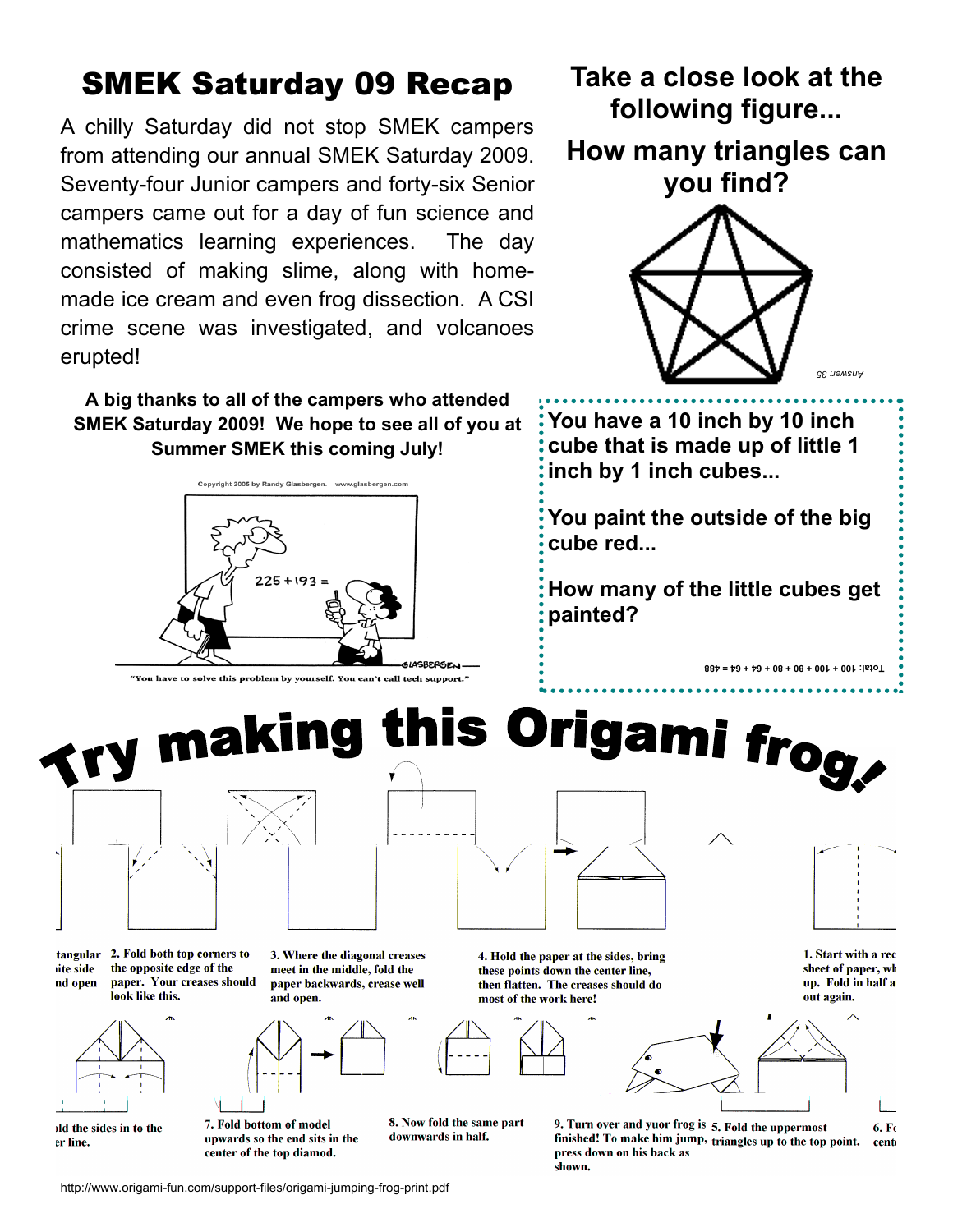### Science & Mathematics Extravaganza for Kids SMEK Summer 2009 Registration Form

Camp registrations are processed in the order in which they are received by the Center.

| One application per child is required. |  |  |  |  |
|----------------------------------------|--|--|--|--|
|----------------------------------------|--|--|--|--|

| <b>Please PRINT Neatly</b><br>Child's Name:                                                                                                                                                                                                                                                                                                                                                                                                                                                                                                                                                                                        |                                                                                                                                                                                                                   |                                                                                                              |                |          |   |                |          |  |
|------------------------------------------------------------------------------------------------------------------------------------------------------------------------------------------------------------------------------------------------------------------------------------------------------------------------------------------------------------------------------------------------------------------------------------------------------------------------------------------------------------------------------------------------------------------------------------------------------------------------------------|-------------------------------------------------------------------------------------------------------------------------------------------------------------------------------------------------------------------|--------------------------------------------------------------------------------------------------------------|----------------|----------|---|----------------|----------|--|
| First                                                                                                                                                                                                                                                                                                                                                                                                                                                                                                                                                                                                                              |                                                                                                                                                                                                                   |                                                                                                              |                | Last     |   |                |          |  |
| Street                                                                                                                                                                                                                                                                                                                                                                                                                                                                                                                                                                                                                             | City                                                                                                                                                                                                              |                                                                                                              |                | State    |   | Zip Code       |          |  |
|                                                                                                                                                                                                                                                                                                                                                                                                                                                                                                                                                                                                                                    |                                                                                                                                                                                                                   |                                                                                                              |                |          |   |                |          |  |
|                                                                                                                                                                                                                                                                                                                                                                                                                                                                                                                                                                                                                                    |                                                                                                                                                                                                                   |                                                                                                              |                |          |   |                |          |  |
| Grade child will be entering in Fall 2009 (circle one):                                                                                                                                                                                                                                                                                                                                                                                                                                                                                                                                                                            | $\overline{2}$                                                                                                                                                                                                    | $\mathbf{3}$                                                                                                 | $\overline{4}$ | 5        | 6 | $\overline{7}$ | 8        |  |
| T-Shirt Size (Adult Sizes) (circle one): Small                                                                                                                                                                                                                                                                                                                                                                                                                                                                                                                                                                                     | Medium<br>Large                                                                                                                                                                                                   |                                                                                                              |                | X-Large  |   |                | XX-Large |  |
| Please indicate below which camp(s) your child will be attending                                                                                                                                                                                                                                                                                                                                                                                                                                                                                                                                                                   |                                                                                                                                                                                                                   |                                                                                                              |                |          |   |                |          |  |
| Junior Camp<br>Students entering grades 2-4 for Fall 2009<br>SMEK Jr Camp \$120.00 (July 7-9, 2009)<br>$\Box$                                                                                                                                                                                                                                                                                                                                                                                                                                                                                                                      |                                                                                                                                                                                                                   | Senior Camp<br>Students entering grades 5-8 for Fall 2009<br>$\Box$ SMEK Sr Camp \$170.00 (July 13-17, 2009) |                |          |   |                |          |  |
| Sibling Discount: For 2 or more children, save \$5 per child on final payment. Questions? Contact Maryann (989) 964-4114                                                                                                                                                                                                                                                                                                                                                                                                                                                                                                           |                                                                                                                                                                                                                   |                                                                                                              |                |          |   |                |          |  |
| Check if you qualify for sibling discount:                                                                                                                                                                                                                                                                                                                                                                                                                                                                                                                                                                                         |                                                                                                                                                                                                                   |                                                                                                              |                |          |   |                |          |  |
| Cost: There is a \$25.00 registration fee required to hold a<br>place for each camp participant. Non-attendance or<br>cancellation after the beginning of camp will mean full<br>forfeiture of the registration fee. There is a minimum<br>enrollment required for each camp to run. Should this<br>minimum enrollment not be reached by June 19 a full refund<br>will be made to all who are registered.                                                                                                                                                                                                                          | Fee includes lunch, all take-home<br>items, and a t-shirt. A confirmation<br>letter, with campus map, invoice<br>and daily agenda will be mailed to<br>you shortly after we receive your<br>child's registration. |                                                                                                              |                |          |   |                |          |  |
| Deadline for registration is June 19, 2009.                                                                                                                                                                                                                                                                                                                                                                                                                                                                                                                                                                                        |                                                                                                                                                                                                                   |                                                                                                              |                |          |   |                |          |  |
|                                                                                                                                                                                                                                                                                                                                                                                                                                                                                                                                                                                                                                    |                                                                                                                                                                                                                   |                                                                                                              |                |          |   |                |          |  |
|                                                                                                                                                                                                                                                                                                                                                                                                                                                                                                                                                                                                                                    |                                                                                                                                                                                                                   |                                                                                                              |                |          |   |                |          |  |
| **Due to the nature of SMEK camps, we are unable to<br>Please make checks payable to: <b>SMEK Camp</b><br>place groups of students into the same group. If you<br>and return this form with registration fee to:<br>would like your child placed with one (1) other student,<br><b>SVSU Regional Math &amp; Science Center</b><br>please write that name at the bottom of this form. Also,<br>7400 Bay Road . University Center MI 48710<br>the other child's registration form must have your child's<br>name on it to be placed together. There will be no<br>Questions, call 989-964-4114<br>session changes during the camp.** |                                                                                                                                                                                                                   |                                                                                                              |                |          |   |                |          |  |
|                                                                                                                                                                                                                                                                                                                                                                                                                                                                                                                                                                                                                                    | For Office Use Only:                                                                                                                                                                                              |                                                                                                              |                |          |   |                |          |  |
|                                                                                                                                                                                                                                                                                                                                                                                                                                                                                                                                                                                                                                    | Date:                                                                                                                                                                                                             |                                                                                                              |                | Payment: |   | Staff:         |          |  |